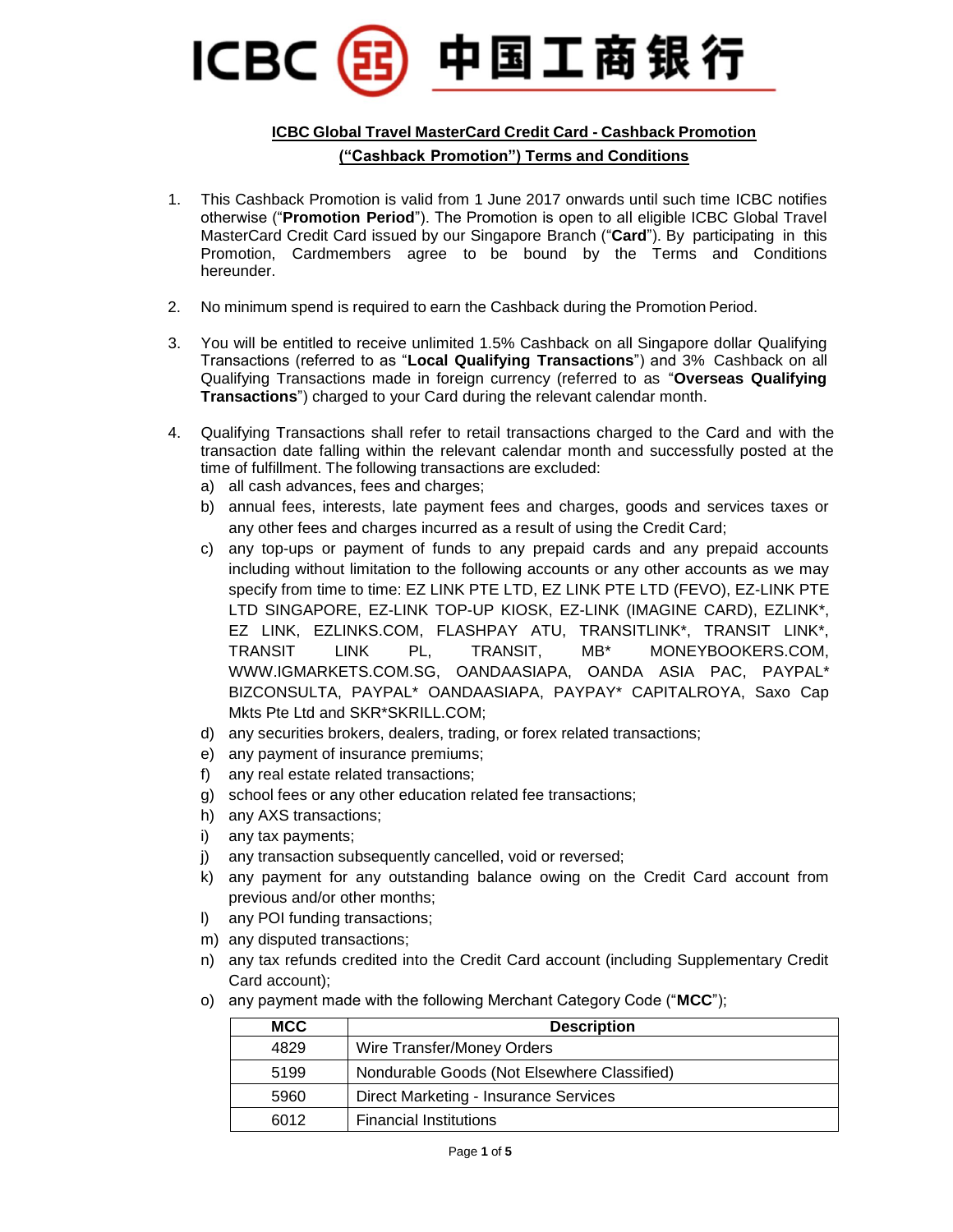## ICBC(BI)中国工商银行

| 6050 | Quasi Cash - Financial Institutions, Merchandise and Services    |
|------|------------------------------------------------------------------|
| 6051 | Non-FI, Money Orders                                             |
| 6211 | <b>Security Brokers/Dealers</b>                                  |
| 6300 | Insurance Underwriting, Premiums                                 |
| 6513 | Real Estate Agents and Managers - Rentals                        |
| 6529 | Remote Stored Value Load - Financial Institute Rentals           |
| 6530 | Remote Stored Value Load - Merchant Rentals                      |
| 6540 | POI Funding Transactions                                         |
| 7995 | Betting/Casino Gambling                                          |
| 8211 | Elementary, Secondary Schools                                    |
| 8220 | Colleges, Universities                                           |
| 8241 | <b>Correspondence Schools</b>                                    |
| 8244 | <b>Business/Secretarial Schools</b>                              |
| 8249 | <b>Vocational/Trade Schools</b>                                  |
| 8299 | <b>Educational Services</b>                                      |
| 8651 | Organizations, Political                                         |
| 8661 | Organizations, Religious                                         |
| 8699 | Organizations, Membership (Not Elsewhere Classified)             |
| 9211 | Court Costs, Including Alimony and Child Support - Courts of Law |
| 9222 | <b>Fines - Government Administrative Entities</b>                |
| 9223 | <b>Bail and Bond Payments</b>                                    |
| 9311 | <b>Tax Payments - Government Agencies</b>                        |
| 9399 | Government Services (Not Elsewhere Classified)                   |
| 9402 | Postal Services - Government Only                                |
| 9405 | Intra-Government Purchases - Government Only                     |

- p) any transactions as may be prescribed or amended by ICBC from time to time, without prior notice or being liable to Cardmembers.
- 5. All Qualifying Transactions charged to the Supplementary Credit Card will be calculated as a Qualifying Transaction of the Principal Credit Card Cardmember.
- 6. The Bank shall be entitled to offset a Qualifying Transaction or debit the Card Account of an equivalent amount of any Cashback paid on a Qualifying Transaction that is subsequently cancelled, void or reversed.
- 7. All Qualifying Transactions will be rounded to the nearest dollar for calculation of Cashback entitlement.
- 8. All Overseas Qualifying Transactions shall be converted to Singapore dollars at the prevailing foreign exchange rates as determined by ICBC for the calculation of Cashback entitlement.
- 9. Each eligible Principal Cardmember is only entitled to one (1) Cashback per calendar month.
- 10.Cashback will be credited into the Card Account within thirty (30) business days from the end of each month.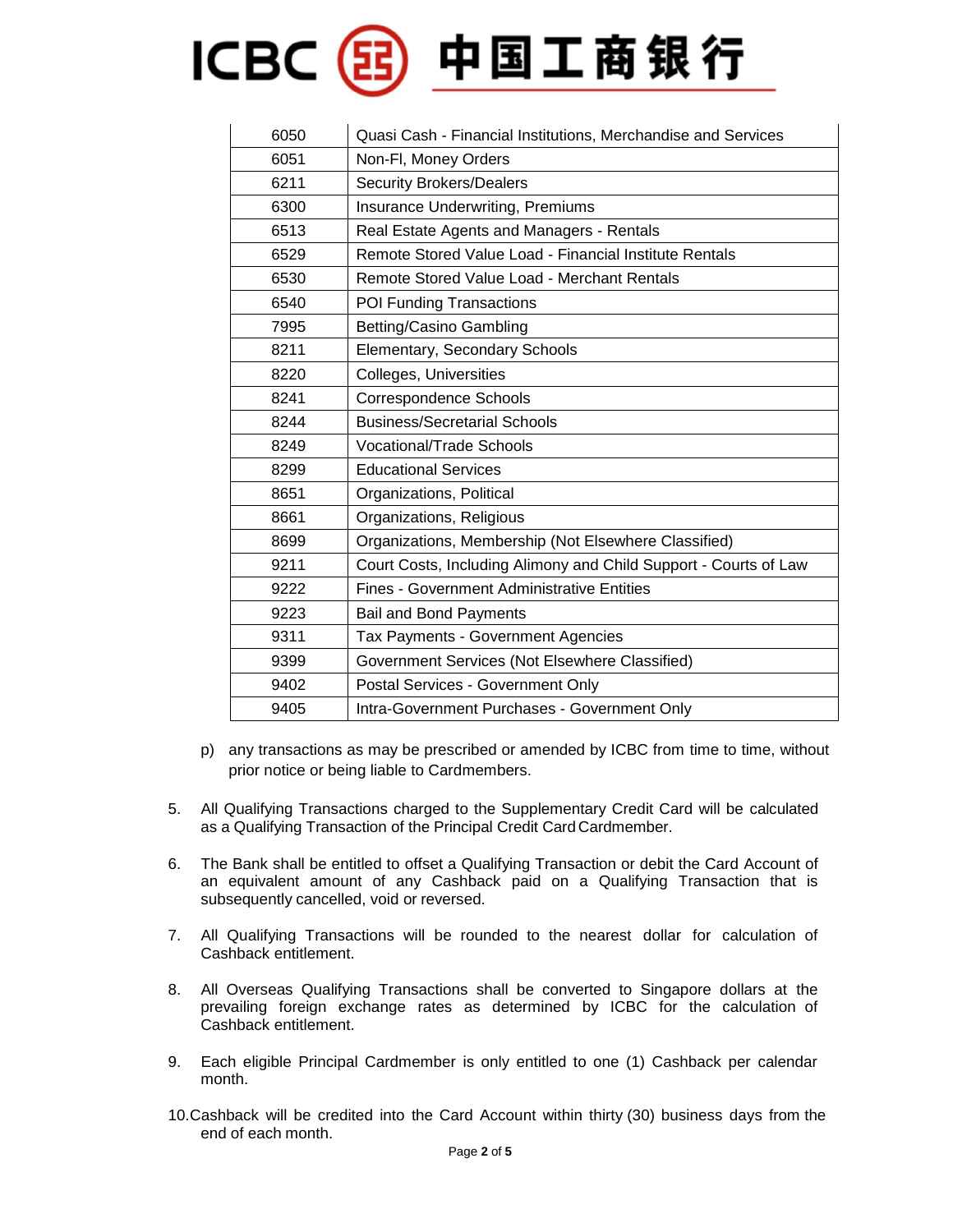## 中国工商银行 **ICBC**

- 11. Cashback awarded will be in Singapore Dollars. Cashback must be utilised within 12 months from the date it is credited into the Card account. Failing which, we reserve the right to forfeit the unused portion of the Cashback awarded, and you hereby irrevocably authorise us to debit your Singapore Dollar Card Account for the unused Cashback.
- 12. Unless otherwise stated, this Cashback Promotion cannot be combined withother cashback promotions.
- 13. You will not be eligible for this Promotion if at the time of fulfillment:
	- a. your Card Account is not in good standing and is overdue;
	- b. your Card has been reported lost or stolen;
	- c. your Card has been frozen for any reason;
	- d. your Card is cancelled or terminated for any reason;
	- e. you violated the terms of your ICBC Credit Card Cardmember's Agreement;
	- f. we believe or suspect that any transaction is illegal,fraudulent, dishonest or unauthorised; or
	- g. you transfer or cancel your Card before the Cashback credited to you.
- 14. Cashback earned in that calendar month shall only be used to offset Singapore dollar transactions incurred in the following calendar month.
- 15. Cashback withdrawn from your Card Account will be treated as a cash advance, and interest, fees and charges are applicable.
- 16. The Cashback is neither transferable nor exchangeable for credits, other gifts or otherwise refundable in part or in full.
- 17. In the event that a Principal Cardmember or Supplementary Cardmember's Card is no longer in good standing, or in circumstances otherwise determined by us as not eligible, we shall reserve the right to debit and set off the Cashback from your ICBC Credit Card or any other accounts you may have with us.
- 18. We shall not be liable for any failure or delay in the transmission of the transactions by any party including but not limited to merchant establishments.
- 19. We shall not be liable for any late posting of the transactions thereby affecting the Cardmember's eligibility for this Cashback Promotion.
- 20. We reserve the right to replace or substitute this Cashback Promotion with any other gifts of equal or similar value of our choice at any time, without notice or assigning any reason thereof.
- 21. We may at our absolute discretion, and without notice or assigning any reason thereof, delete, vary, supplement, amend or modify any one or more of the terms and conditions of this Cashback Promotion, including but not limited to the Qualifying Transactions.
- 22. We reserve the right to terminate this Cashback Promotion without prior notice to you, and accept no liability for such termination.
- 23. These Terms and Conditions are to be read together with our ICBC Credit Card Cardmember's Agreement ("**Cardmember's Agreement**"). In the event of inconsistencies between these terms and the Cardmember's Agreement, these terms shall prevail only to the extent of such inconsistency.
- 24. These Terms and Conditions are governed by Singapore law and by participating in this Cashback Promotion, you agree to submit to the non-exclusive jurisdiction of the Singapore courts.